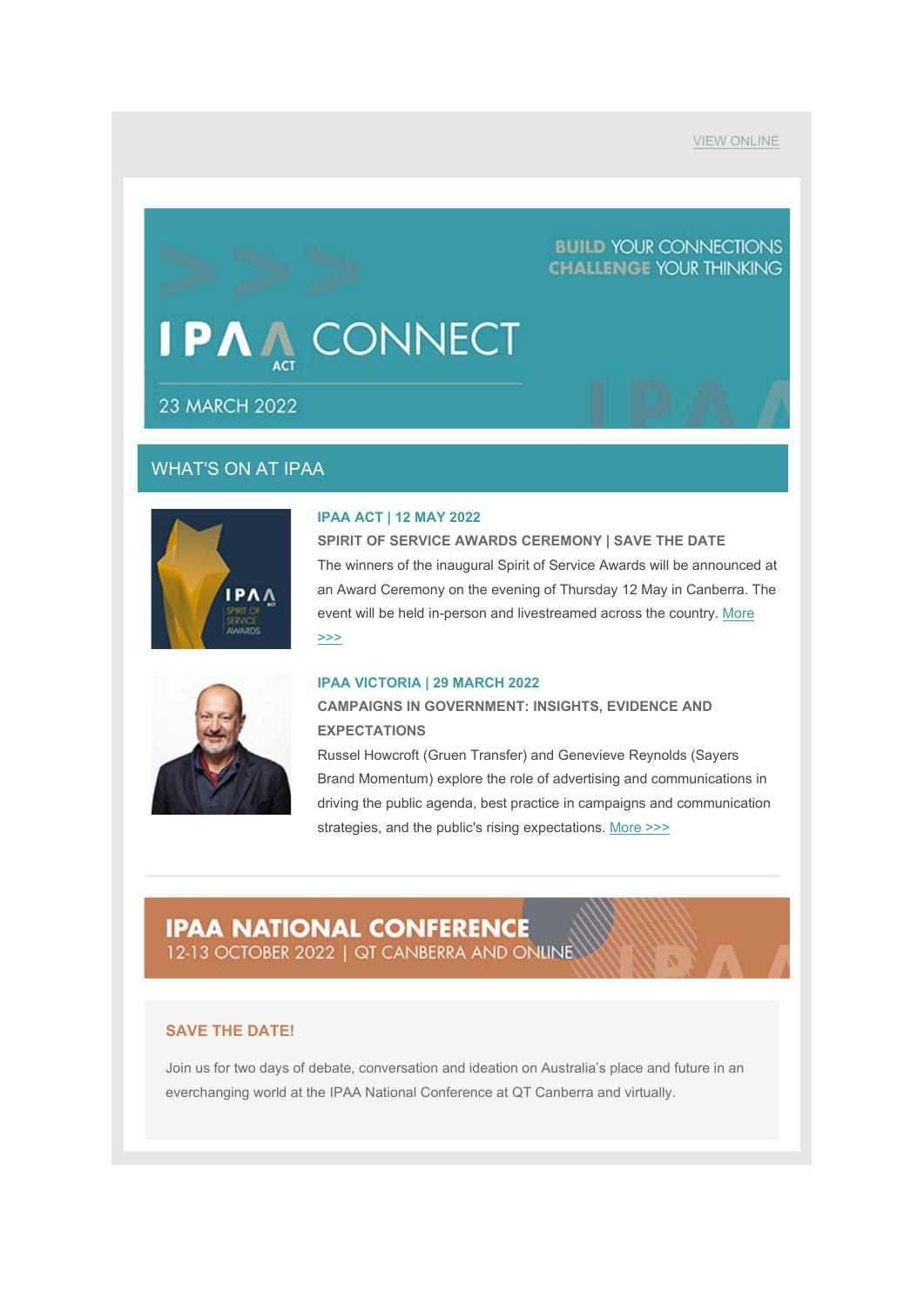The IPAA National Conference, hosted by IPAA ACT, will explore Australia's future in an increasingly uncertain world; the effects of change and the changes that we can affect. Crafted to provide both strategic and practical learning for all levels, it will equip you with the insight, skills and connections to keeping pace in a new hybrid, dynamic and unchartered world.

**Mark 12-13 October 2022 in your diaries now.** Further details on the program, speakers and registration will be released over the coming months.

## PODCASTS

# WORK WITH **PURPOSE**

## UPCOMING EPISODES

MONDAY 28 MARCH 2022

#### **CREATING AND SUSTAINING HIGH-PERFORMING ORGANISATIONS**

**Kerri Hartland** | Principal Advisor and Advisory Board Chair, Proximity **Glenys Beauchamp PSM** | Principal Advisor, Proximity

### MONDAY 11 APRIL 2022

#### **LEADING TEAMS REMOTELY**

**Ali Jenkins** | First Assistant Secretary, APS Reform Office, Department of the Prime Minister and Cabinet

**Duncan Young** | General Manager, Census and Data Acquisition Division, Australian Bureau of Statistics

### LATEST EPISODE

## **'WHAT ARE WE DOING ABOUT BULLYING AND HARASSMENT?' WITH RENÉE LEON PSM, ADAM FENNESSY PSM AND DR GORDON DE BROUWER PSM**

While most public servants behave respectfully and civilly to their colleagues, employee surveys from across the country repeatedly show that bullying and harassment - behaviours that can weaken institutions, undermine productivity and innovation and poison workplace culture - is still a significant issue.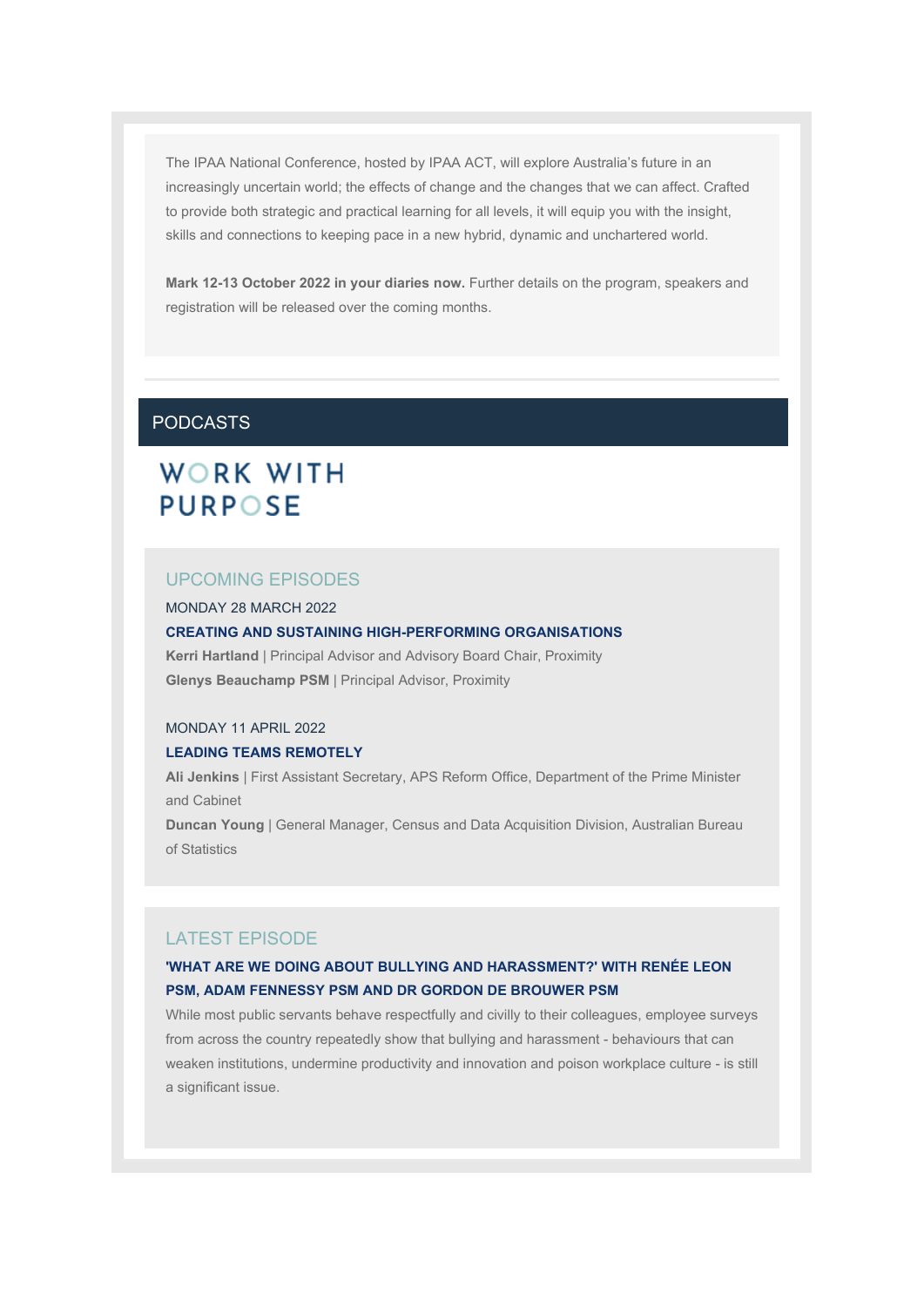In this special episode of *Work with Purpose – A National Perspective*, we're joined by Adam Fennessy PSM, Victorian Public Sector Commissioner, Renée Leon PSM, Vice-Chancellor and President at Charles Sturt University Bathurst, and Dr Gordon de Brouwer PSM, President of IPAA National. This important discussion on what workplace bullying and harassment looks like, and what can be done to ensure we have safe and respectful workplaces in the public sector, is led by guest host Clare Walsh, Deputy Secretary of Business Enabling Services at the Department of Finance and IPAA ACT Councillor. [Listen to the](https://aus01.safelinks.protection.outlook.com/?url=https%3A%2F%2Fipaa.us12.list-manage.com%2Ftrack%2Fclick%3Fu%3Dfb24f2b534c8ee743cb139793%26id%3D4068d6f6b6%26e%3Df01f53c2f2&data=04%7C01%7Csarah.hope%40act.ipaa.org.au%7Ce97286b3b1574c3d8f0308da0c7932a9%7C988ae5fe7f854c17afb1bc28eeec1d16%7C0%7C0%7C637836011931998337%7CUnknown%7CTWFpbGZsb3d8eyJWIjoiMC4wLjAwMDAiLCJQIjoiV2luMzIiLCJBTiI6Ik1haWwiLCJXVCI6Mn0%3D%7C3000&sdata=FmNXpUi%2BzzkCOJX8b7XGbg9BV1goGfYQp%2For5PmWpOo%3D&reserved=0)  [episode >>>](https://aus01.safelinks.protection.outlook.com/?url=https%3A%2F%2Fipaa.us12.list-manage.com%2Ftrack%2Fclick%3Fu%3Dfb24f2b534c8ee743cb139793%26id%3D4068d6f6b6%26e%3Df01f53c2f2&data=04%7C01%7Csarah.hope%40act.ipaa.org.au%7Ce97286b3b1574c3d8f0308da0c7932a9%7C988ae5fe7f854c17afb1bc28eeec1d16%7C0%7C0%7C637836011931998337%7CUnknown%7CTWFpbGZsb3d8eyJWIjoiMC4wLjAwMDAiLCJQIjoiV2luMzIiLCJBTiI6Ik1haWwiLCJXVCI6Mn0%3D%7C3000&sdata=FmNXpUi%2BzzkCOJX8b7XGbg9BV1goGfYQp%2For5PmWpOo%3D&reserved=0)

**IPA** SPIRIT OF

## **FINALISTS ANNOUNCED**

The Finalists for the 2021 Spirit of Service Awards have been announced! The 16 Finalists were selected from a strong field of 46 nominations from across the Australian and ACT Public Sector, demonstrative of the initiatives that are bringing positive change to the Australian community. There are four finalists for each category: Breakthrough, Collaboration, Community Engagement and Learning.

Their next task is to deliver a 3-minute video 'pitch' presentation of their initiative to our esteemed Judging Panel. The Judging Panel will decide on a winner and runner-up for each category, to be announced at the inaugural [Awards Ceremony](https://aus01.safelinks.protection.outlook.com/?url=https%3A%2F%2Fipaa.us12.list-manage.com%2Ftrack%2Fclick%3Fu%3Dfb24f2b534c8ee743cb139793%26id%3Da0a7a3c090%26e%3Df01f53c2f2&data=04%7C01%7Csarah.hope%40act.ipaa.org.au%7Ce97286b3b1574c3d8f0308da0c7932a9%7C988ae5fe7f854c17afb1bc28eeec1d16%7C0%7C0%7C637836011931998337%7CUnknown%7CTWFpbGZsb3d8eyJWIjoiMC4wLjAwMDAiLCJQIjoiV2luMzIiLCJBTiI6Ik1haWwiLCJXVCI6Mn0%3D%7C3000&sdata=L7h6s7G%2Bn1sR31YDIsDD6pAx9Cs1PDY54mcwVV8drq8%3D&reserved=0) on 12 May 2022 in Canberra. We wish all Finalists the best of luck for the next round! Visit our website to learn more about their nominations [here.](https://aus01.safelinks.protection.outlook.com/?url=https%3A%2F%2Fipaa.us12.list-manage.com%2Ftrack%2Fclick%3Fu%3Dfb24f2b534c8ee743cb139793%26id%3D0950a3cb00%26e%3Df01f53c2f2&data=04%7C01%7Csarah.hope%40act.ipaa.org.au%7Ce97286b3b1574c3d8f0308da0c7932a9%7C988ae5fe7f854c17afb1bc28eeec1d16%7C0%7C0%7C637836011931998337%7CUnknown%7CTWFpbGZsb3d8eyJWIjoiMC4wLjAwMDAiLCJQIjoiV2luMzIiLCJBTiI6Ik1haWwiLCJXVCI6Mn0%3D%7C3000&sdata=eg73JssBG9nX5LLuCTCFf%2F6tNPvMIOxYFGKpAax3nCA%3D&reserved=0)

## NEWS AND RESOURCES



#### **ANNOUNCING THE FRANCES ADAMSON ORATION**

IPAA is delighted to announce a new annual oration to be named after Her Excellency the Honourable Frances Adamson AC, Governor of South Australia and delivered on the United Nations Public Service Day.

The Frances Adamson Oration will engage the broader public sector to reflect on and celebrate the critical role played by the public service and the institutional and individual integrity, resilience, and challenges. The inaugural oration will be held in Canberra on 23 June. [More >>>](https://aus01.safelinks.protection.outlook.com/?url=https%3A%2F%2Fipaa.us12.list-manage.com%2Ftrack%2Fclick%3Fu%3Dfb24f2b534c8ee743cb139793%26id%3D5b0fa286bb%26e%3Df01f53c2f2&data=04%7C01%7Csarah.hope%40act.ipaa.org.au%7Ce97286b3b1574c3d8f0308da0c7932a9%7C988ae5fe7f854c17afb1bc28eeec1d16%7C0%7C0%7C637836011931998337%7CUnknown%7CTWFpbGZsb3d8eyJWIjoiMC4wLjAwMDAiLCJQIjoiV2luMzIiLCJBTiI6Ik1haWwiLCJXVCI6Mn0%3D%7C3000&sdata=alen49MR5%2Fu0LWdi8tmAsmhNdjuAsnxjEsqkiZOYCtI%3D&reserved=0)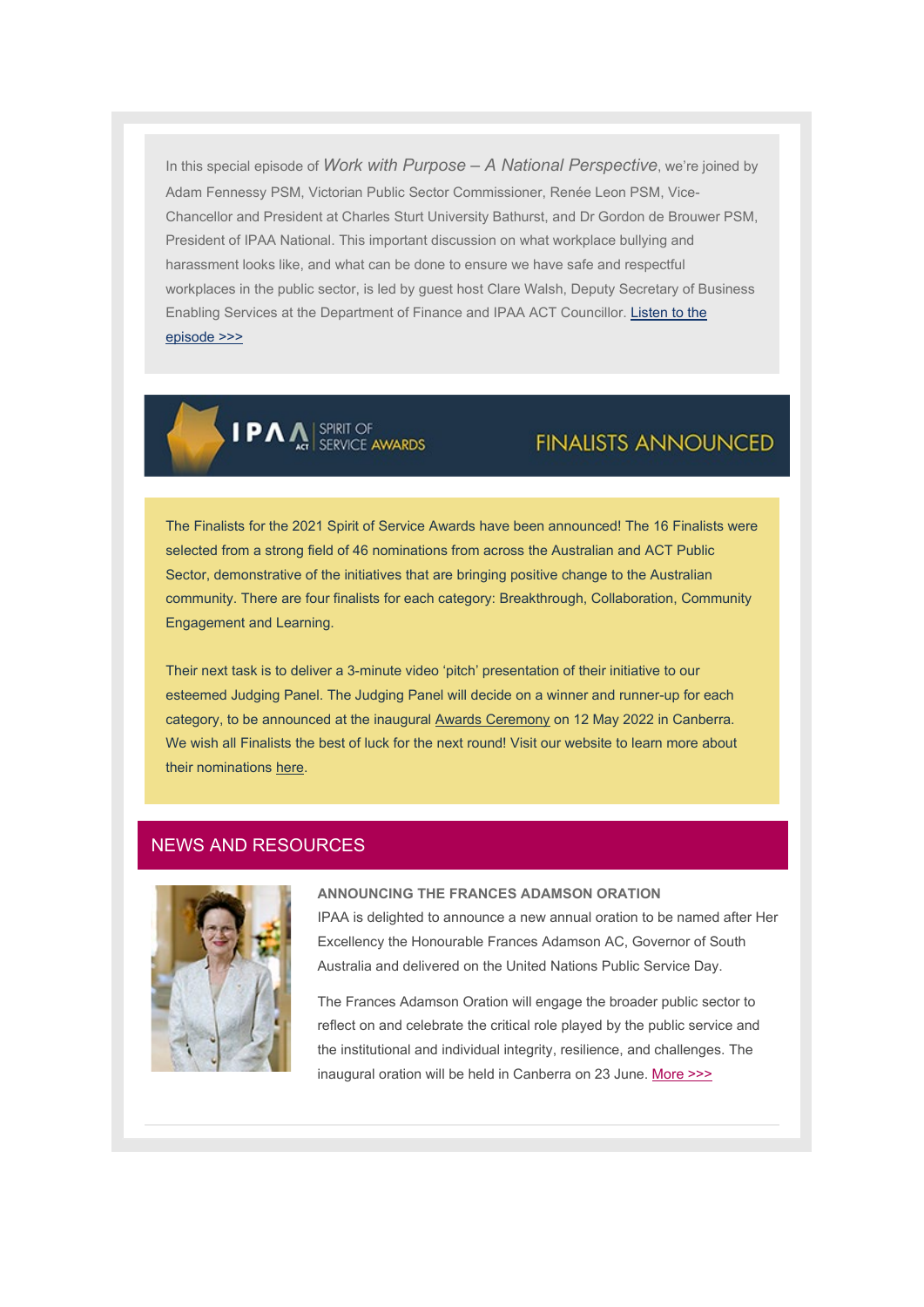

**AUSTRALIAN PUBLIC SECTOR ANTI-CORRUPTION CONFERENCE** APSACC 2022 brings together Australian and international anti-corruption experts to speak on risk identification and management, emerging trends and innovative approaches to combat corruption and heighten workplace integrity systems in the public sector. Held in person in Sydney and online this November. [More >>>](https://aus01.safelinks.protection.outlook.com/?url=https%3A%2F%2Fipaa.us12.list-manage.com%2Ftrack%2Fclick%3Fu%3Dfb24f2b534c8ee743cb139793%26id%3D5ee41a6f7d%26e%3Df01f53c2f2&data=04%7C01%7Csarah.hope%40act.ipaa.org.au%7Ce97286b3b1574c3d8f0308da0c7932a9%7C988ae5fe7f854c17afb1bc28eeec1d16%7C0%7C0%7C637836011931998337%7CUnknown%7CTWFpbGZsb3d8eyJWIjoiMC4wLjAwMDAiLCJQIjoiV2luMzIiLCJBTiI6Ik1haWwiLCJXVCI6Mn0%3D%7C3000&sdata=Yrno0u1OZLnUNlHR0comM6k0MFypSwHqZ5P65nmynUE%3D&reserved=0)



#### **EXPLOITS AND ACHIEVEMENTS OF THE ASD**

*Decoded* is a new interactive exhibition traversing the 75 year history of the Australian Signals Directorate (ASD). It delves into the mysteries of cyber security and national intelligence collection, from the ASD's origins in the Second World War to today's cyber challenges. Open at the National Museum of Australia from 1 April. [More >>>](https://aus01.safelinks.protection.outlook.com/?url=https%3A%2F%2Fipaa.us12.list-manage.com%2Ftrack%2Fclick%3Fu%3Dfb24f2b534c8ee743cb139793%26id%3Df565a5eb34%26e%3Df01f53c2f2&data=04%7C01%7Csarah.hope%40act.ipaa.org.au%7Ce97286b3b1574c3d8f0308da0c7932a9%7C988ae5fe7f854c17afb1bc28eeec1d16%7C0%7C0%7C637836011931998337%7CUnknown%7CTWFpbGZsb3d8eyJWIjoiMC4wLjAwMDAiLCJQIjoiV2luMzIiLCJBTiI6Ik1haWwiLCJXVCI6Mn0%3D%7C3000&sdata=oNHF%2B1%2BR6hGb1dpLTRA9ToVd1qa482eW85eDEyU8YXs%3D&reserved=0)

## RECOMMENDED READING



### **THE MOTIVATION MYTH**

A counterintuitive, practical guide by columnist Jeff Haden, to finding and maintaining the motivation to achieve great things. It overturns the beloved (but false) idea that motivation leads to success. Instead, small successes lead to constant motivation - and lets you achieve your biggest goals while also having more fun. [More >>>](https://aus01.safelinks.protection.outlook.com/?url=https%3A%2F%2Fipaa.us12.list-manage.com%2Ftrack%2Fclick%3Fu%3Dfb24f2b534c8ee743cb139793%26id%3D6ae127a08f%26e%3Df01f53c2f2&data=04%7C01%7Csarah.hope%40act.ipaa.org.au%7Ce97286b3b1574c3d8f0308da0c7932a9%7C988ae5fe7f854c17afb1bc28eeec1d16%7C0%7C0%7C637836011931998337%7CUnknown%7CTWFpbGZsb3d8eyJWIjoiMC4wLjAwMDAiLCJQIjoiV2luMzIiLCJBTiI6Ik1haWwiLCJXVCI6Mn0%3D%7C3000&sdata=XjhCWGaU0clM3lX42qsTofcW4gGSkKIlXgRwrKUH6aE%3D&reserved=0)

## IN CASE YOU MISSED IT

## **DIPLOMACY ON THE FRONTLINE 2 SEPTEMBER 2020**

As we announce the launch of the Frances Adamson Oration, we thought it apt to take you back to our last event with Her Excellency, when she was Secretary of the Department of Foreign Affairs and Trade (DFAT).

Held in partnership with DFAT, the discussion unpacks diplomacy's contribution to Australian security—at home and abroad. The event features a keynote address from the Secretary, followed by a conversation with General Angus Campbell AO DSC, Chief of the Defence Force, and was chaired by Michael Manthorpe PSM, IPAA ACT Deputy President and former Commonwealth Ombudsman. Access the video and transcript [here >>>](https://aus01.safelinks.protection.outlook.com/?url=https%3A%2F%2Fipaa.us12.list-manage.com%2Ftrack%2Fclick%3Fu%3Dfb24f2b534c8ee743cb139793%26id%3Dc0c601ba27%26e%3Df01f53c2f2&data=04%7C01%7Csarah.hope%40act.ipaa.org.au%7Ce97286b3b1574c3d8f0308da0c7932a9%7C988ae5fe7f854c17afb1bc28eeec1d16%7C0%7C0%7C637836011931998337%7CUnknown%7CTWFpbGZsb3d8eyJWIjoiMC4wLjAwMDAiLCJQIjoiV2luMzIiLCJBTiI6Ik1haWwiLCJXVCI6Mn0%3D%7C3000&sdata=dyj236P9sn9OE2cjem1NOKOrtQWUU1iLBf%2FWsmIuPLg%3D&reserved=0)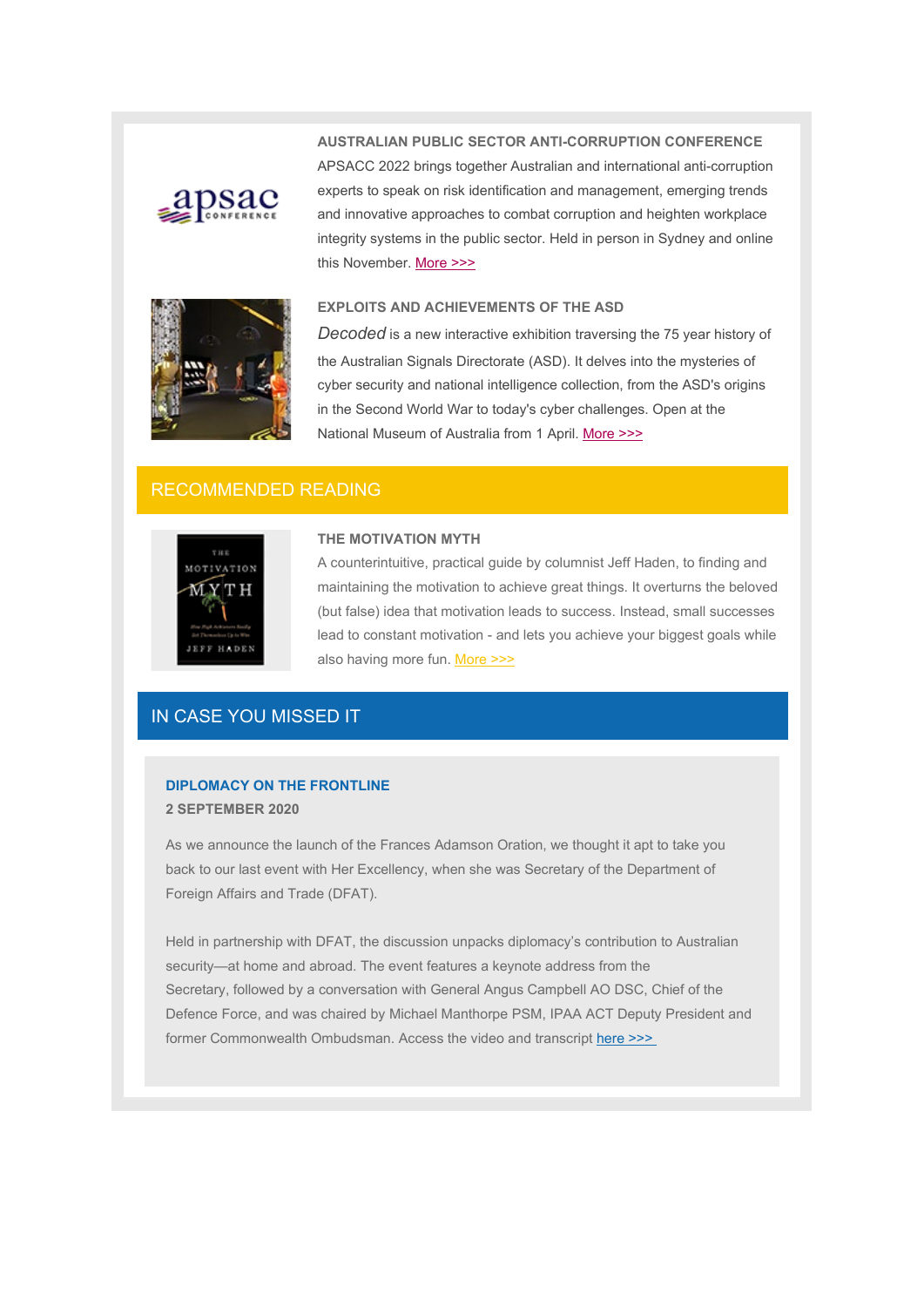